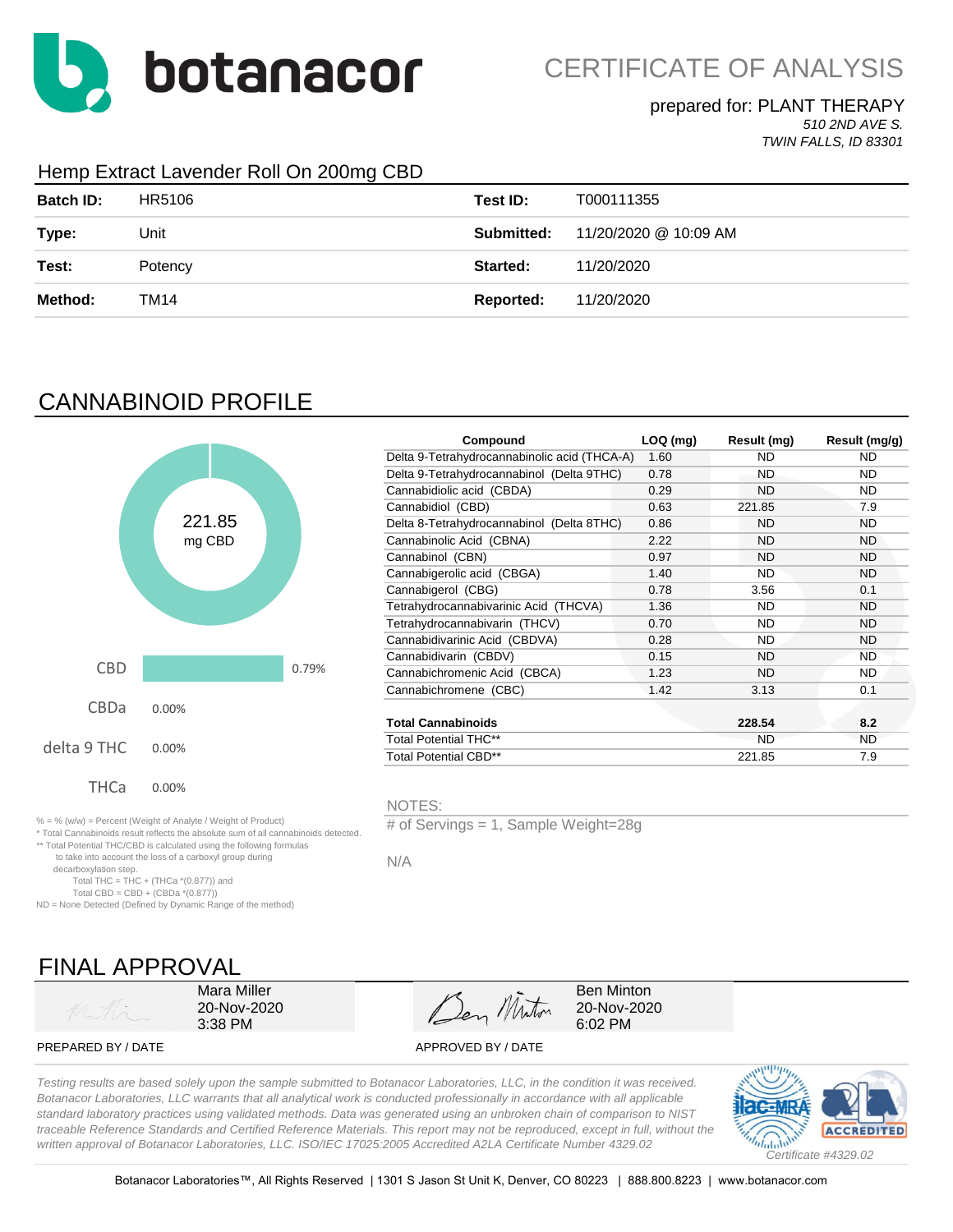

### prepared for: PLANT THERAPY

*510 2ND AVE S. TWIN FALLS, ID 83301*

#### Hemp Distillate Broad Spec Raw

| <b>Batch ID:</b> | HC0106      | Test ID: | T000088277 |
|------------------|-------------|----------|------------|
| <b>Reported:</b> | 3-Aug-2020  | Method:  | TM19       |
| Type:            | Concentrate |          |            |
| Test:            | Metals      |          |            |
|                  |             |          |            |

## HEAVY METALS

| Analyte        | <b>Dynamic Range (ppm)</b> | <b>Result (ppm)</b> |
|----------------|----------------------------|---------------------|
| Arsenic        | $0.074 - 7.37$             | <b>ND</b>           |
| Cadmium        | $0.079 - 7.90$             | <b>ND</b>           |
| <b>Mercury</b> | $0.073 - 7.28$             | <b>ND</b>           |
| Lead           | $0.075 - 7.53$             | <b>ND</b>           |

\* ND = None Detected (Defined by Dynamic Range of the method)

## FINAL APPROVAL

3-Aug-2020<br>4:25 PM

4:25 PM 5:46 PM Ryan Weems  $\overline{A}$   $\overline{A}$   $\overline{C}$  Greg Zimpfer

3-Aug-2020<br>5:46 PM

PREPARED BY / DATE APPROVED BY / DATE

*Testing results are based solely upon the sample submitted to Botanacor Laboratories, LLC, in the condition it was received. Botanacor Laboratories, LLC warrants that all analytical work is conducted professionally in accordance with all applicable standard laboratory practices using validated methods. Data was generated using an unbroken chain of comparison to NIST traceable Reference Standards and Certified Reference Materials. This report may not be reproduced, except in full, without the written approval of Botanacor Laboratories, LLC.* 

Botanacor Laboratories™, All Rights Reserved | 1301 S Jason St Unit K, Denver, CO 80223 | 888.800.8223 | www.botanacor.com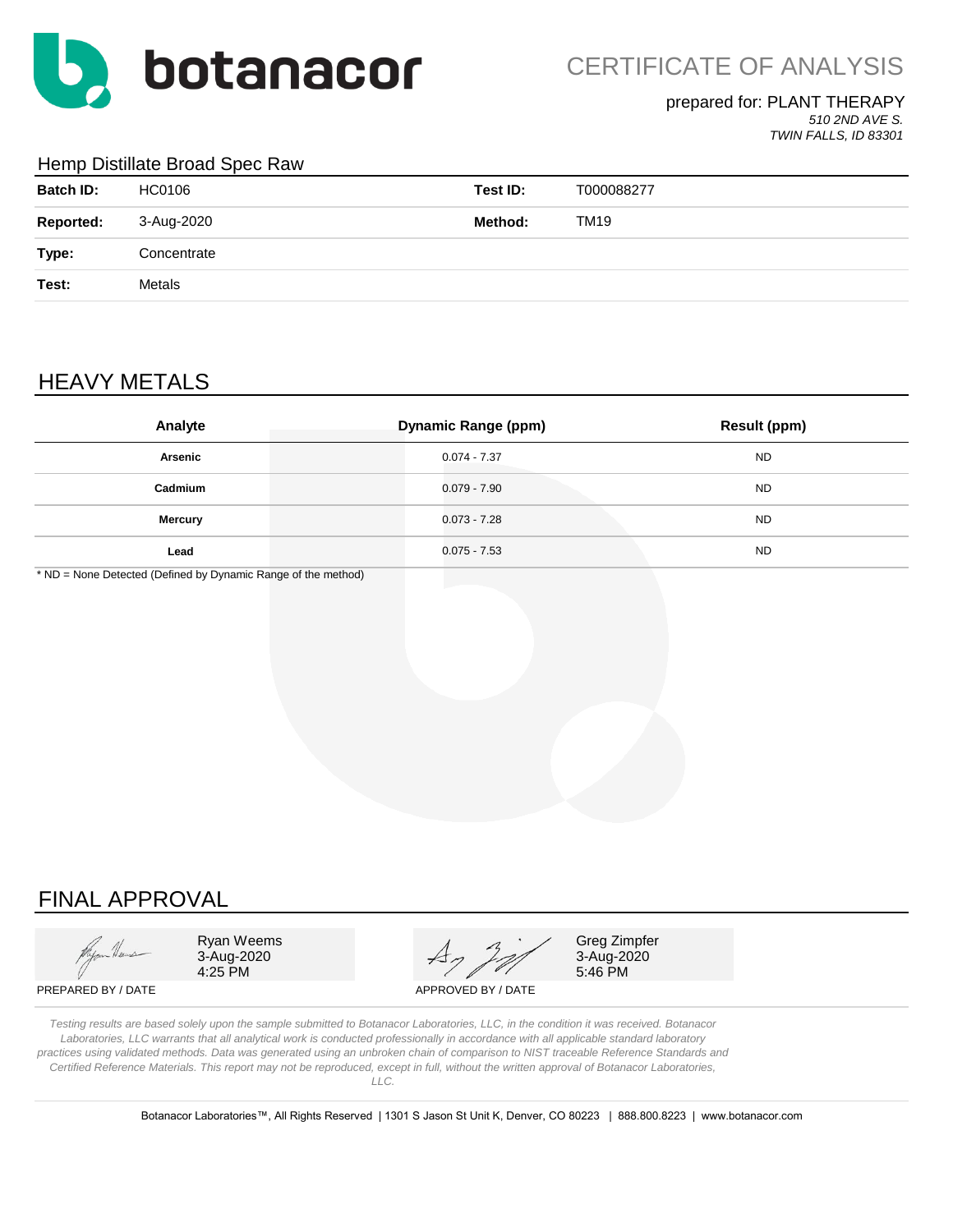

#### prepared for: PLANT THERAPY *510 2ND AVE S.*

*TWIN FALLS, ID 83301*

#### Hemp Distillate Broad Spec Raw

| <b>Batch ID:</b> | HC0106                        | Test ID: | T000088275                             |
|------------------|-------------------------------|----------|----------------------------------------|
| <b>Reported:</b> | 2-Aug-2020                    | Method:  | Concentrate - Test Methods: TM05, TM06 |
| Type:            | Concentrate                   |          |                                        |
| Test:            | <b>Microbial Contaminants</b> |          |                                        |
|                  |                               |          |                                        |

## MICROBIAL CONTAMINANTS

| Contaminant                    | Result (CFU/g)* |
|--------------------------------|-----------------|
| <b>Total Aerobic Count**</b>   | None Detected   |
| <b>Total Coliforms**</b>       | None Detected   |
| <b>Total Yeast and Molds**</b> | None Detected   |
| E. coli                        | None Detected   |
| <b>Salmonella</b>              | None Detected   |
|                                |                 |

*\* CFU/g = Colony Forming Unit per Gram*

\*\* Values recorded in scientific notation, a common microbial practice of expressing numbers that are too large to be conveniently  *written in decimal form.*

*Examples: 10^2 = 100 CFU 10^3 = 1,000 CFU 10^4 = 10,000 CFU 10^5 = 100,000 CFU*

#### NOTES:

Free from visual mold, mildew, and foreign matter TYM: None Detected Total Aerobic: None Detected Coliforms: None Detected

## FINAL APPROVAL

Sarah Henning  $\mathscr{A}$   $\mathscr{A}$  Ben Minton 2-Aug-2020 2-Aug-2020  $3.25 \text{ PM}$   $7.13 \text{ PM}$ 

PREPARED BY / DATE APPROVED BY / DATE

*Testing results are based solely upon the sample submitted to Botanacor Laboratories, LLC, in the condition it was received. Botanacor Laboratories, LLC warrants that all analytical work is conducted professionally in accordance with all applicable standard laboratory*  practices using validated methods. Data was generated using an unbroken chain of comparison to NIST traceable Reference Standards and *Certified Reference Materials. This report may not be reproduced, except in full, without the written approval of Botanacor Laboratories, LLC. ISO/IEC 17025:2005 Accredited A2LA Certificate Number 4329.03*



Botanacor Laboratories™, All Rights Reserved | 1301 S Jason St Unit K, Denver, CO 80223 | 888.800.8223 | www.botanacor.com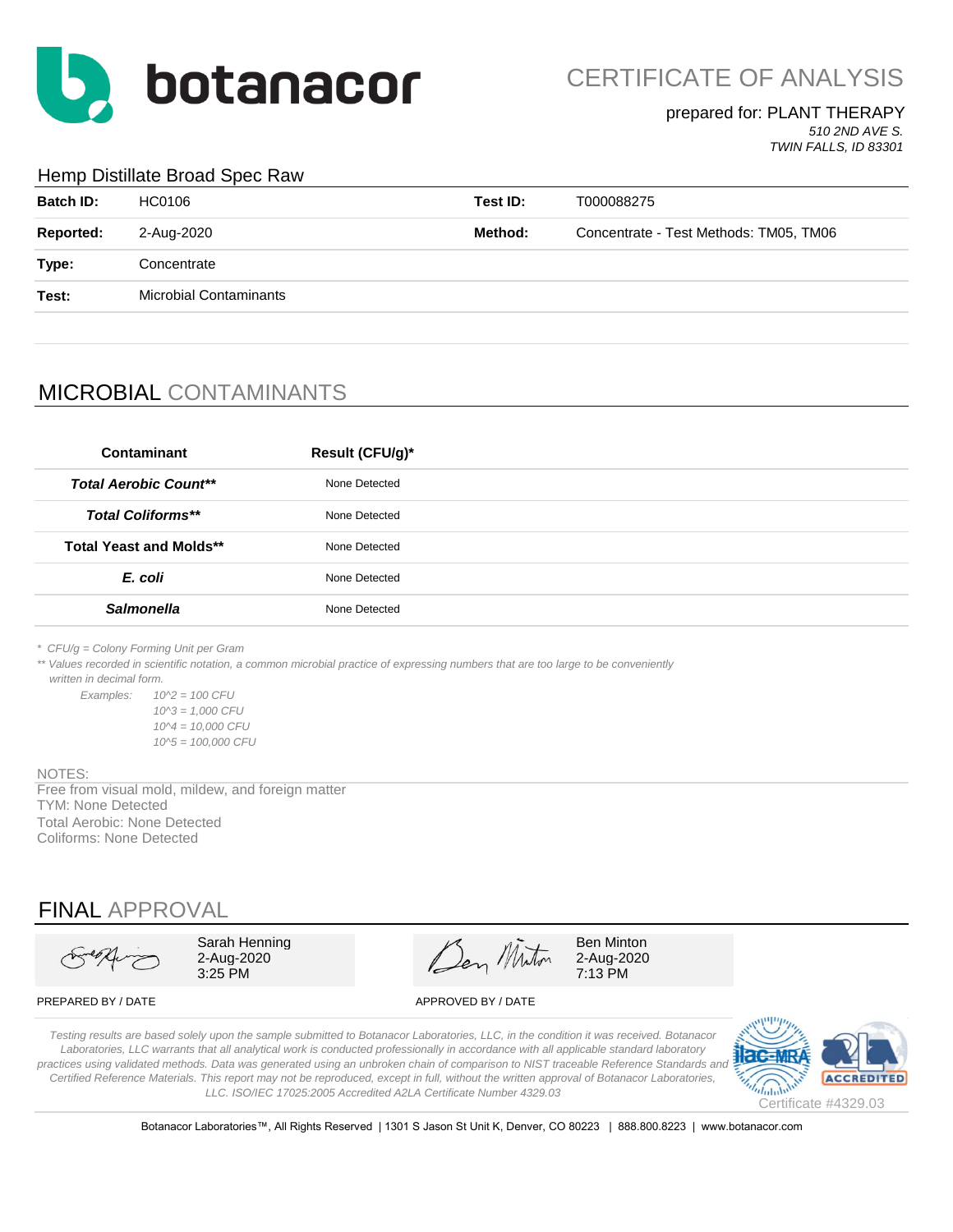

### prepared for: PLANT THERAPY

*510 2ND AVE S. TWIN FALLS, ID 83301*

#### Hemp Distillate Broad Spec Raw

| <b>Batch ID:</b> | HC0106      | Test ID: | 5107069.0018 |
|------------------|-------------|----------|--------------|
| <b>Reported:</b> | 30-Jul-2020 | Method:  | <b>TM17</b>  |
| Type:            | Concentrate |          |              |
| Test:            | Pesticides  |          |              |
|                  |             |          |              |

## PESTICIDE RESIDUE

| Compound            | Dynamic Range (ppb) | Result (ppb)    | Compound         | Dynamic Range (ppb) | Result (ppb) |
|---------------------|---------------------|-----------------|------------------|---------------------|--------------|
| Acephate            | 45 - 2535           | $ND^*$          | <b>Malathion</b> | 291 - 2535          | $ND^*$       |
| Acetamiprid         | 45 - 2535           | $ND^*$          | Metalaxyl        | 41 - 2535           | $ND^*$       |
| Abamectin           | >290                | $ND^*$          | Methiocarb       | 43 - 2535           | $ND^*$       |
| Azoxystrobin        | $43 - 2535$         | $ND^*$          | Methomyl         | 45 - 2535           | $ND^*$       |
| <b>Bifenazate</b>   | $40 - 2535$         | ND <sup>*</sup> | MGK 264 1        | 194 - 2535          | $ND^*$       |
| <b>Boscalid</b>     | $27 - 2535$         | ND <sup>*</sup> | MGK 264 2        | 104 - 2535          | ND*          |
| Carbaryl            | 42 - 2535           | $ND^*$          | Myclobutanil     | 43 - 2535           | $ND^*$       |
| Carbofuran          | 45 - 2535           | $ND^*$          | Naled            | 42 - 2535           | $ND^*$       |
| Chlorantraniliprole | $32 - 2535$         | $ND^*$          | Oxamyl           | 43 - 2535           | $ND^*$       |
| Chlorpyrifos        | $65 - 2535$         | $ND^*$          | Paclobutrazol    | 45 - 2535           | $ND^*$       |
| Clofentezine        | 285 - 2535          | $ND^*$          | Permethrin       | $303 - 2535$        | $ND^*$       |
| <b>Diazinon</b>     | 286 - 2535          | $ND^*$          | Phosmet          | 42 - 2535           | $ND^*$       |
| <b>Dichlorvos</b>   | >287                | $ND^*$          | <b>Prophos</b>   | 290 - 2535          | $ND^*$       |
| Dimethoate          | 45 - 2535           | $ND^*$          | Propoxur         | 42 - 2535           | $ND^*$       |
| E-Fenpyroximate     | 292 - 2535          | $ND^*$          | Pyridaben        | 304 - 2535          | $ND^*$       |
| Etofenprox          | 42 - 2535           | ND <sup>*</sup> | Spinosad A       | $31 - 2535$         | $ND^*$       |
| Etoxazole           | 307 - 2535          | $ND^*$          | Spinosad D       | 79 - 2535           | $ND^*$       |
| Fenoxycarb          | >48                 | $ND^*$          | Spiromesifen     | >270                | $ND^*$       |
| Fipronil            | 76 - 2535           | $ND^*$          | Spirotetramat    | >272                | $ND^*$       |
| Flonicamid          | 44 - 2535           | $ND^*$          | Spiroxamine 1    | 16 - 2535           | $ND^*$       |
| Fludioxonil         | >297                | $ND^*$          | Spiroxamine 2    | 23 - 2535           | $ND^*$       |
| Hexythiazox         | $40 - 2535$         | $ND^*$          | Tebuconazole     | 296 - 2535          | $ND^*$       |
| Imazalil            | 263 - 2535          | $ND^*$          | Thiacloprid      | 44 - 2535           | $ND^*$       |
| Imidacloprid        | 43 - 2535           | $ND^*$          | Thiamethoxam     | 43 - 2535           | $ND^*$       |
| Kresoxim-methyl     | 45 - 2535           | $ND^*$          | Trifloxystrobin  | 43 - 2535           | $ND^*$       |

\* ND = None Detected (Defined by Dynamic Range of the method)

N/A

## FINAL APPROVAL

Tyler Wiese  $\overline{A}$   $\overline{A}$  Ben Minton 30-Jul-2020 30-Jul-2020 12:15 PM  $\frac{12.15 \text{ PM}}{3.41 \text{ PM}}$ 

PREPARED BY / DATE APPROVED BY / DATE

*Testing results are based solely upon the sample submitted to Botanacor Laboratories, LLC, in the condition it was received. Botanacor Laboratories, LLC warrants that all analytical work is conducted professionally in accordance with all applicable standard laboratory practices using validated methods. Data was generated using an unbroken chain of comparison to NIST traceable Reference Standards and Certified Reference Materials. This report may not be reproduced, except in full, without the written approval of Botanacor Laboratories,* 

*LLC.*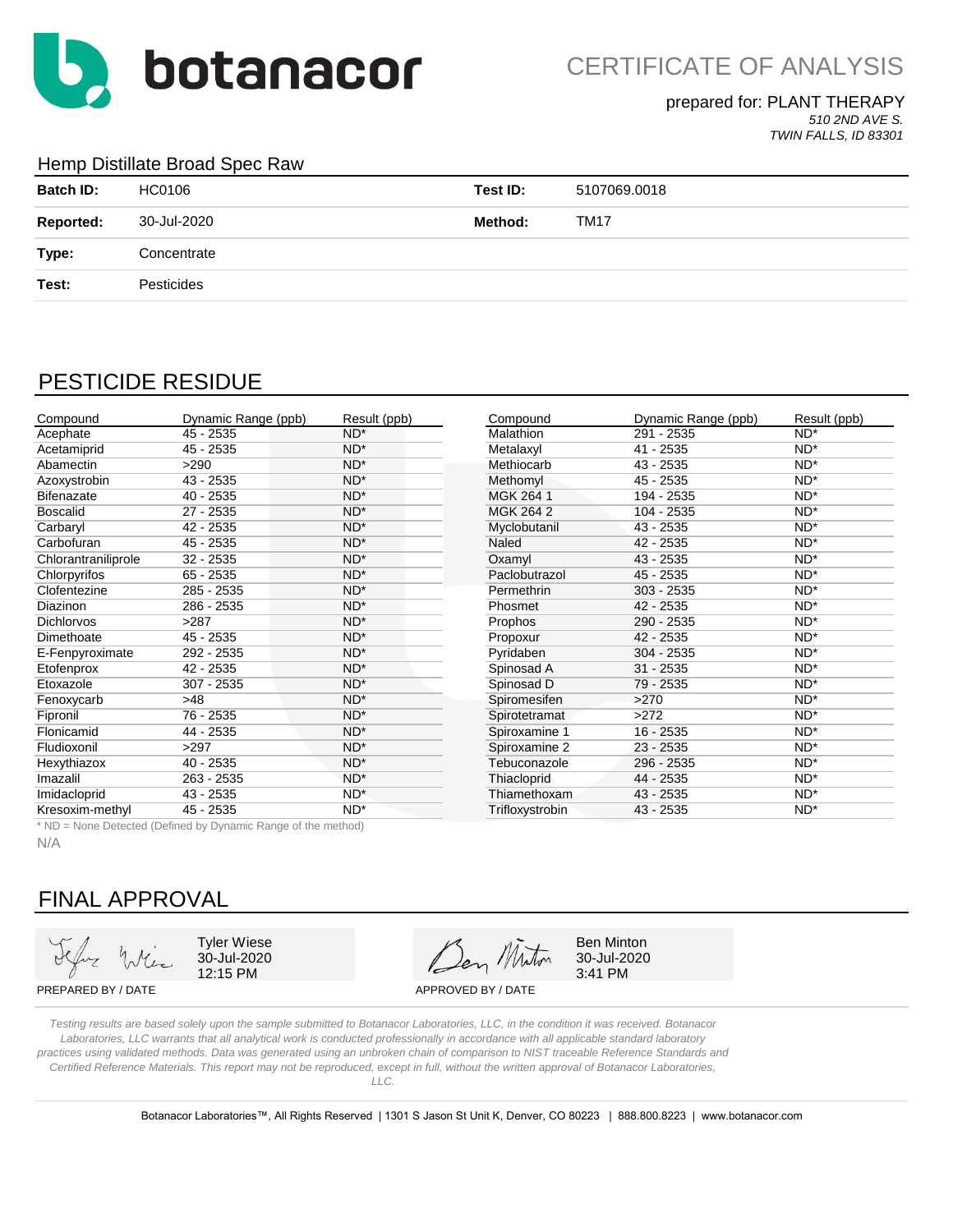

### prepared for: PLANT THERAPY

*510 2ND AVE S. TWIN FALLS, ID 83301*

### Hemp Distillate Broad Spec Raw

| <b>Batch ID:</b> | HC0106      | Test ID: | 6700224.009 |
|------------------|-------------|----------|-------------|
| <b>Reported:</b> | 29-Jul-2020 | Method:  | TM14        |
| Type:            | Concentrate |          |             |
| Test:            | Potency     |          |             |

# CANNABINOID PROFILE

|             |                                                          | Compound                                     | LOQ (%) | Result (%) | Result (mg/g) |
|-------------|----------------------------------------------------------|----------------------------------------------|---------|------------|---------------|
|             |                                                          | Delta 9-Tetrahydrocannabinolic acid (THCA-A) | 0.18    | ND.        | <b>ND</b>     |
|             |                                                          | Delta 9-Tetrahydrocannabinol (Delta 9THC)    | 0.09    | ND.        | ND.           |
|             |                                                          | Cannabidiolic acid (CBDA)                    | 0.33    | <b>ND</b>  | ND.           |
|             |                                                          | Cannabidiol (CBD)                            | 0.18    | 92.33      | 923.3         |
|             | 95.46%                                                   | Delta 8-Tetrahydrocannabinol (Delta 8THC)    | 0.10    | <b>ND</b>  | <b>ND</b>     |
|             | Total                                                    | Cannabinolic Acid (CBNA)                     | 0.25    | <b>ND</b>  | ND.           |
|             | Cannabinoids*                                            | Cannabinol (CBN)                             | 0.11    | 0.40       | 4.0           |
|             |                                                          | Cannabigerolic acid (CBGA)                   | 0.16    | <b>ND</b>  | <b>ND</b>     |
|             |                                                          | Cannabigerol (CBG)                           | 0.09    | 1.14       | 11.4          |
|             |                                                          | Tetrahydrocannabivarinic Acid (THCVA)        | 0.15    | <b>ND</b>  | <b>ND</b>     |
|             |                                                          | Tetrahydrocannabivarin (THCV)                | 0.08    | <b>ND</b>  | <b>ND</b>     |
|             |                                                          | Cannabidivarinic Acid (CBDVA)                | 0.30    | <b>ND</b>  | <b>ND</b>     |
|             |                                                          | Cannabidivarin (CBDV)                        | 0.17    | 0.29       | 2.9           |
| CBD         |                                                          | 92.33%Cannabichromenic Acid (CBCA)           | 0.13    | <b>ND</b>  | ND.           |
|             |                                                          | Cannabichromene (CBC)                        | 0.16    | 1.30       | 13.0          |
| CBDa        | 0.00%                                                    |                                              |         |            |               |
|             |                                                          | <b>Total Cannabinoids</b>                    |         | 95.46      | 954.60        |
|             |                                                          | <b>Total Potential THC**</b>                 |         | <b>ND</b>  | <b>ND</b>     |
| delta 9 THC | 0.00%                                                    | <b>Total Potential CBD**</b>                 |         | 92.33      | 923.30        |
| <b>THCa</b> | 0.00%                                                    |                                              |         |            |               |
|             |                                                          | NOTES:                                       |         |            |               |
|             | 0/ (ushed Demant (Mejaht of Anglita / Mejaht of Draduat) | <b>BIA</b>                                   |         |            |               |

% = % (w/w) = Percent (Weight of Analyte / Weight of Product)  $N/A$ \* Total Cannabinoids result reflects the absolute sum of all cannabinoids detected.

\*\* Total Potential THC/CBD is calculated using the following formulas

 to take into account the loss of a carboxyl group during decarboxylation step. Total THC = THC + (THCa \*(0.877)) and Total CBD = CBD + (CBDa

\*(0.877)) ND = None Detected (Defined by Dynamic Range of the method)

# FINAL APPROVAL

Hyan Heus



PREPARED BY / DATE APPROVED BY / DATE

*Testing results are based solely upon the sample submitted to Botanacor Laboratories, LLC, in the condition it was received. Botanacor Laboratories, LLC warrants that all analytical work is conducted professionally in accordance with all applicable standard laboratory practices using validated methods. Data was generated using an unbroken chain of comparison to NIST traceable Reference Standards and Certified Reference Materials. This report may not be reproduced, except in full, without the written approval of Botanacor Laboratories, LLC. ISO/IEC 17025:2005 Accredited A2LA Certificate Number 4329.02*